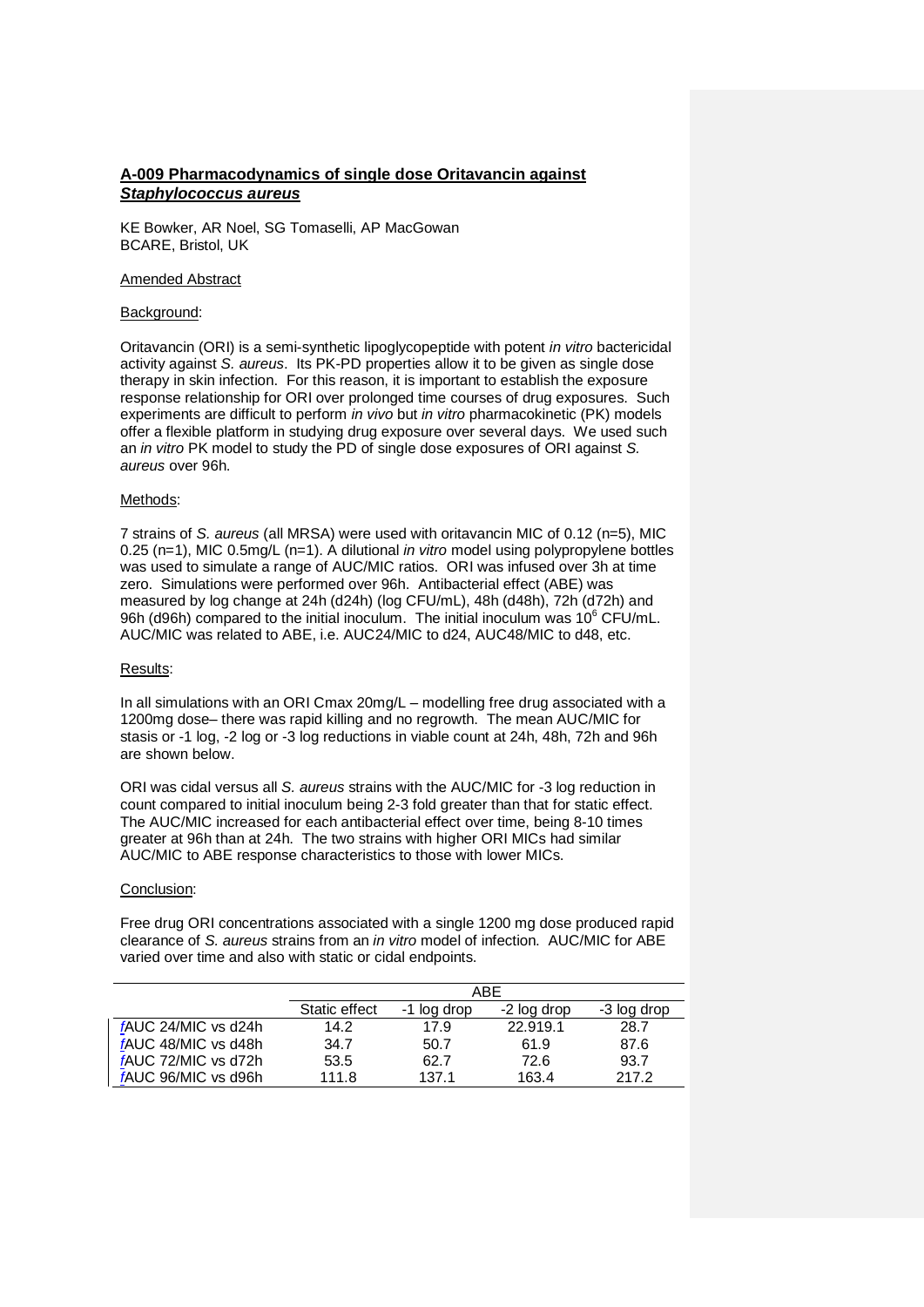#### **Introduction**

Oritavancin is a semi synthetic lipoglycopeptide with broad activity against Grampositive pathogens and a mode of action which involves inhibition of cell-wall synthesis via inhibition of transglycosylation and transpeptidation, and increasing membrane permeability.

Oritavancin is rapidly bactericidal against MRSA and MSSA strains in concentrationtime kill curves at pharmacokinetic relevant concentrations – i.e. 0.5-16mg/L.

The MIC<sub>90</sub> for oritavancin against staphylococci are  $\leq$ 0.25mg/L, enterococci ≤0.25mg/L, β.haemolytic streptococci ≤0.25mg/L and *S. pneumoniae* ≤0.004mg/L. Against hVISA, VISA and VRSA, the MIC<sub>90</sub> are in the range 0.5-2mg/L<sup>1</sup>.

Population PK modelling shows that 1200 mg oritavancin administered over 3h produced a Cmax of 129mg/L, an 0-24h AUC of 854mg/L, an alpha phase half life of 2.0h, beta phase half-life of 31h and a gamma phase half life of 393h. $^2$  Protein binding is approx 85% in man and other species.<sup>3</sup>

In neutropaenic mouse thigh infection (NMTI) models, Cmax was strongly correlated with antibacterial effect (ABE) for a single strain of *S. aureus.* Further NMTI model studies have indicated that a 1200mg single dose was more effective than 400mg oritavancin once daily for three days.<sup>4</sup>

Human PD analyses have been less informative; neither  $AUC_{24}/MIC$ ,  $C_{max}/MIC$  nor *f*T>MIC could be convincingly related to outcome in daily-dosing studies conducted to date.

The objective of this study was to establish the  $C_{\text{max}}/MIC$ , AUC/MIC and AUC, ABE relationship at 24h, 48h, 72h and 96h for *S. aureus* using a dose ranging study design based on free drug serum concentrations associated with a 1200mg dose oritavancin.

# **Materials**

- 100% Mueller-Hinton broth plus 0.01% polysorbate (P80) was used for all experiments.
- A dilutional *in vitro* pharmacokinetic model utilising polypropylene bottles was used to simulate a range of oritavancin  $fC<sub>max</sub>$  concentrations 20, 10, 5, 1.0, 0.5, 0.25mg/L and 0mg/L infused over 3h. Oritavancin concentrations were confirmed using bioassay methodology and *Bacillus subtilis* as the indicator organism. The limit of detection was 1mg/L.
- Seven strains of MRSA (including one MRSA-hVISA) with oritavancin MICs in the range 0.12-0.5mg/L were utilised including *S.aureus* 46951 (NRS123) obtained through the Network of Antimicrobial Resistance in *Staphylococcus aureus* (NARSA) program supported under NIAID/NIH Contract #HHSN272200700055C. The inoculum was 10<sup>6</sup>CFU/ml and experiments were conducted over 96h. Change in population profile was determined by broth micro-dilution MICs on survivors at 96h.
- $\triangleright$  ABE measured by log change in viable count at 24h (d24), 48h (d48), 72h (d72) and 96h (d96) was correlated to  $f_{\text{C}_{\text{max}}}$ /MIC, *fAUC/MIC*, *fAUC* and the average *f*AUC24h using a sigmoid Emax curve (Graph Pad Prism©).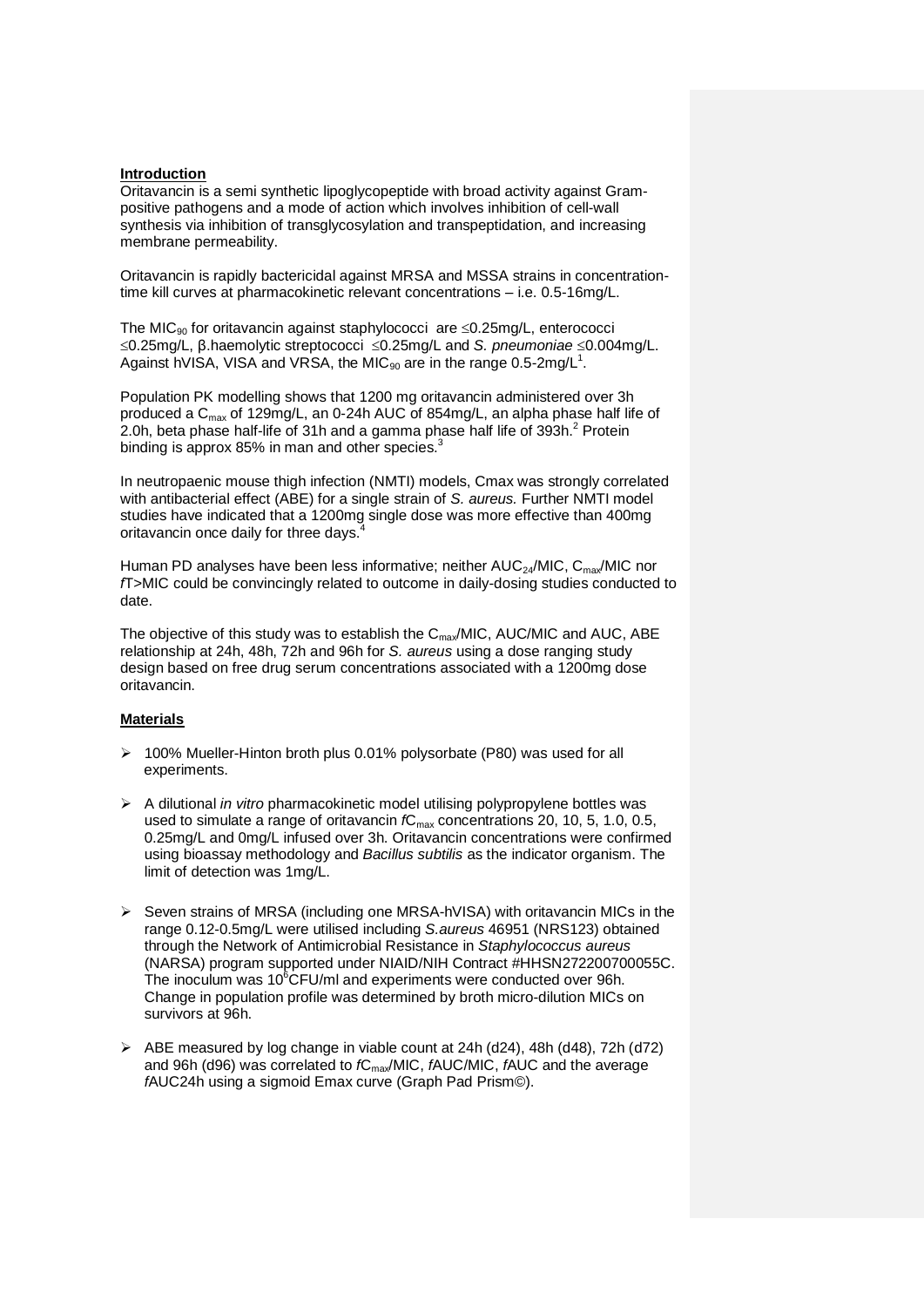#### **Results**

- Oritavancin, vancomycin, oxacillin and daptomycin MICs for the *S. aureus* strains tested are shown in Table 1.
- At the standard 1200mg dose (*f*Cmax 20mg/L) rapid bacterial killing was observed with all strains with viable counts below the limit of detection at 3-4h. No re-growth was seen. The two strains with higher oritavancin MICs (0.25 and 0.5mg/L) had a similar ABE response to the strains with MICs of 0.12mg/L.
- Figures 1-3 show the relationship between  $C_{\text{max}}/MIC$ , AUC/MIC and AUC with log reduction in viable count for all strains at 24h.
- ▶ There was a clear relationship between  $f_{\text{max}}/MIC$ , *fAUC/MIC* and *fAUC* with antibacterial effect (ABE) for all strains (r>0.83), (Tables 2-7). The *fC*<sub>max</sub>/MIC, *f*AUC/MIC and fAUC increased with time.
- The mean  $f_{\text{C}_{\text{max}}}$ /MIC at 24h for a static, -1log, 2 log and -3 log reduction in viable count was 2.1  $\pm$  1.4, 2.4  $\pm$  1.5, 3.0  $\pm$ 2.1 and 4.0  $\pm$  3.7 respectively. The mean *f*C<sub>may</sub>/MIC ratios at 96h increased to 8.2  $\pm$  5.3, 8.9  $\pm$  5.4, 9.4  $\pm$  5.5 and 10.6  $\pm$  5.9 respectively.
- The mean *f*AUC/MIC at 24h for a static, -1log, 2 log and -3 log reduction in viable count was  $14.2 \pm 9.7$ ,  $17.9 \pm 11.7$ ,  $22.9 \pm 14.3$  and  $28.7 \pm 19.9$  respectively. The *f*AUC/MIC ratios at 96h were 111.8 ± 113.8, 137.1 ± 143.4, 163.4 ± 188.0 and  $217.2 + 217.2$
- The mean *f*AUC at 24h for a static, -1log, 2 log and -3 log reduction in viable count was  $2.7 \pm 2.1$ ,  $3.2 \pm 2.1$ ,  $4.0 \pm 2.2$  and  $5.3 \pm 3.0$  respectively. The  $f$ AUC ratios at 96h increased to  $14.9 \pm 14.1$ ,  $17.6 \pm 18.6$ ,  $20.4 \pm 23.0$  and  $24.8 \pm 30.1$
- The average daily *f*AUC/MIC was also related to change in viable count at 24h. The average daily *f*AUC/MIC for a 24h static, -1 log drop, -2 log drop were 4.38±3.3, 6.4±4.5 and 8.9±6.4 respectively.
- $\triangleright$  No emergence of resistance as indicated by an increased MIC was observed.
- $\triangleright$  We were unable to determine the dominant pharmacodynamic driver for oritavancin. However, PDI targets can be suggested for 24h antibacterial effects for *f*C<sub>max</sub>/MIC, *fAUC/MIC* and *fAUC*. Suggested PDI targets are *fC*<sub>max</sub>/MIC >3-5; *f*AUC/MIC>15-20; *f*AUC >6-10
- $\triangleright$  A 24h antibacterial endpoint is predictive of effect up to 96h for human dose simulations.

# **Conclusions**

- $\triangleright$  In conclusion, this series of experiments clearly showed an oritavancin exposure response relationship for *f*Cmax/MIC, *f*AUC/MIC and *f*AUC against *S. aureus.*
- $\triangleright$  They confirm the marked and sustained bactericidal action of oritavancin at simulations of human free drug concentrations associated with a dose of 1200mg over 4 days.

References

1. Mendes et al. Clin Infect Dis. 2012 Apr;54 Suppl 3:S203-13. and to Francis' note on hVISA, VISA, and VRSA?

2. Belley et al. Antimicrob Agents Chemother. 2013 Jan;57(1):205-11

3. Arhin et al. Antimicrob Agent Chemother .2010 54, 3481-3483

4. Ambrose et al. Clin Infect Dis. 2012 Apr;54 Suppl 3:S220-8.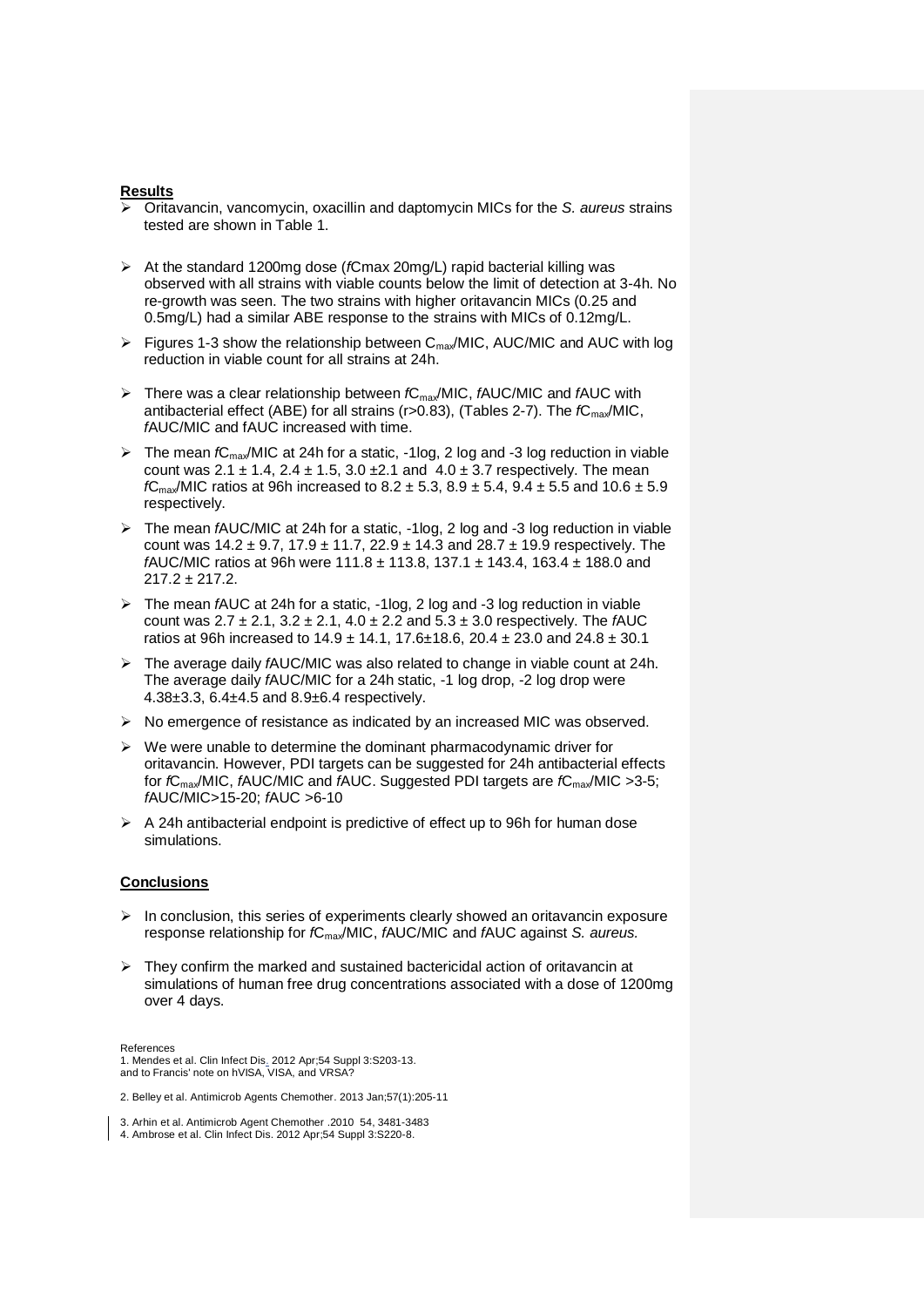Table 1: Oritavancin, vancomycin, oxacillin and daptomycin MICs for the seven strains of *S.aureus*

| <b>Strain</b>    | MIC (mg/L)         |            |                  |                   |  |  |  |  |
|------------------|--------------------|------------|------------------|-------------------|--|--|--|--|
| <b>Reference</b> | <b>Oritavancin</b> | Vancomycin | <b>Oxacillin</b> | <b>Daptomycin</b> |  |  |  |  |
| 46951            | 0.12               |            | 32               |                   |  |  |  |  |
| 45796            | 0.12               |            | 128              |                   |  |  |  |  |
| 36895            | 0.12               |            | 128              | 0.5               |  |  |  |  |
| 43456            | 0.12               |            | 128              | 0.5               |  |  |  |  |
| 31236            | 0.12               |            | 8                | 0.5               |  |  |  |  |
| 45800            | 0.25               |            | 128              |                   |  |  |  |  |
| 45798            | 0.5                | っ          | >128             |                   |  |  |  |  |

Table 2: *f*Cmax/MIC required for a static, one and two log reduction in viable count at 24h

| strain          |       | MIC (mg/L) | static        | -1log drop    | -2log drop | -3log drop    |
|-----------------|-------|------------|---------------|---------------|------------|---------------|
| S.aureus NRS123 | 46951 | 0.12       | 4.5           | 4.5           | 4.5        | 4.5           |
| S.aureus        | 45796 | 0.12       | 3.4           | 4.5           | 6.7        | 12.3          |
| S.aureus        | 36895 | 0.12       | 1.1           | 1.1           | 1.1        | 1.1           |
| S.aureus        | 43456 | 0.12       | 1.1           | 2.2           | 3.4        | 5.0           |
| S.aureus        | 31236 | 0.12       | 0.6           | 0.6           | 0.6        | 0.6           |
| S.aureus        | 45800 | 0.25       | 3.1           | 3.5           | 4.0        | 4.1           |
| S.aureus        | 45798 | 0.5        | 0.8           | 1.2           | 1.5        | 2.4           |
| S.aureus        | 45798 | 0.5        | 1.9           | 2.0           | 2.1        | 2.3           |
| Mean            |       |            | $2.1 \pm 1.4$ | $2.4 \pm 1.5$ | $3.0+2.1$  | $4.0 \pm 3.7$ |

|     | Table 3: fCmax/MIC required for a static, one and two log reduction in viable count at |
|-----|----------------------------------------------------------------------------------------|
| 96h |                                                                                        |

| strain          |       | <b>MIC</b> | static      | -1 log drop | -2log drop    | -3log drop   |
|-----------------|-------|------------|-------------|-------------|---------------|--------------|
| S.aureus NRS123 | 46951 | 0.12       | 13.4        | 14.5        | 15.7          | 17.9         |
| S.aureus        | 45796 | 0.12       | 8.9         | 8.9         | 8.9           | 10.2         |
| S.aureus        | 36895 | 0.12       | 7.8         | 9.0         | 9.0           | 10.1         |
| S.aureus        | 43456 | 0.12       | 4.0         | 4.0         | 4.0           | 4.0          |
| S.aureus        | 31236 | 0.12       | 3.5         | 4.7         | 5.9           | 7.6          |
| S.aureus        | 45800 | 0.25       | 3.8         | 4.0         | 4.0           | 4.3          |
| S.aureus        | 45798 | 0.5        | 5.8         | 7.1         | 8.3           | 10.5         |
| S.aureus        | 45798 | 0.5        | 18.5        | 18.9        | 19.3          | 20.5         |
|                 |       |            | $8.2 + 5.3$ | $8.9 + 5.3$ | $9.4 \pm 5.5$ | $10.6 + 5.9$ |

Table 4: *f*AUC24/MIC required for a static, one and two log reduction in viable count at 24h

| strain          |       | MIC (mg/L) | static       | -1log drop    | -2log drop    | -3log drop    |
|-----------------|-------|------------|--------------|---------------|---------------|---------------|
| S.aureus NRS123 | 46951 | 0.12       | 22.0         | 36.6          | 51.3          | 73.3          |
| S.aureus        | 45796 | 0.12       | 27.0         | 29.2          | 29.2          | 29.3          |
| S.aureus        | 36895 | 0.12       | 4.1          | 6.2           | 12.5          | 20.8          |
| S.aureus        | 43456 | 0.12       | 4.9          | 10.4          | 17.4          | 29.2          |
| S.aureus        | 31236 | 0.12       | 7.3          | 7.3           | 7.3           | 4.8           |
| S.aureus        | 45800 | 0.25       | 24.5         | 26.3          | 28.1          | 28.1          |
| S.aureus        | 45798 | 0.5        | 18.0         | 19.2          | 27.1          | 27.9          |
| S.aureus        | 45798 | 0.5        | 5.5          | 7.6           | 10.0          | 16.5          |
| Mean            |       |            | $14.2 + 9.7$ | $17.9 + 11.7$ | $22.9 + 14.3$ | $28.7 + 19.9$ |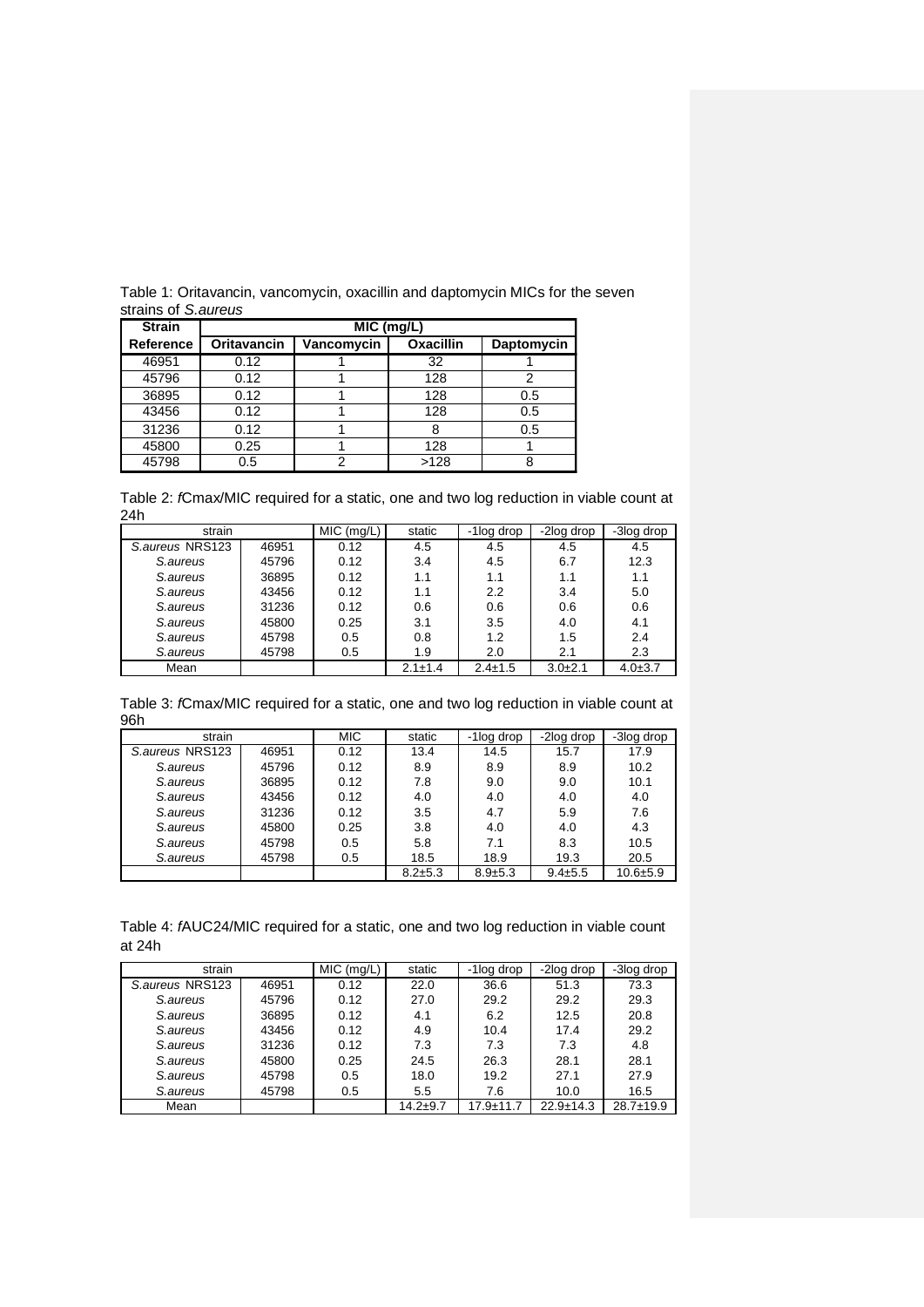| strain          |       | <b>MIC</b> | static | -1log drop                                      | -2log drop | -3log drop |
|-----------------|-------|------------|--------|-------------------------------------------------|------------|------------|
| S.aureus NRS123 | 46951 | 0.12       | 358.8  | 463.2                                           | 565.8      | 720.4      |
| S.aureus        | 45796 | 0.12       | 94.3   | 148.8                                           | 230.4      | 385.9      |
| S.aureus        | 36895 | 0.12       | 70.0   | 75.8                                            | 90.4       | 99.2       |
| S.aureus        | 43456 | 0.12       | 37.9   | 49.6                                            | 72.9       | 107.9      |
| S.aureus        | 31236 | 0.12       | 40.8   | 46.7                                            | 58.3       | 67.1       |
| S.aureus        | 45800 | 0.25       | 33.1   | 40.7                                            | 42.3       | 45.3       |
| S.aureus        | 45798 | 0.5        | 201.4  | 201.1                                           | 2.2.7      | 203.3      |
| S.aureus        | 45798 | 0.5        | 58.4   | 70.9                                            | 83.6       | 108.6      |
| Mean            |       |            |        | 111.8±113.8 137.1±143.4 163.4±188.0 217.2±230.4 |            |            |

Table 5: *f*AUC96/MIC required for a static, one and two log reduction in viable count at 96h

Table 6: *f*AUC24 required for a static, one and two log reduction in viable count at 24h

| strain          |       | MIC (mg/L) | static        | -1log drop  | -2log drop    | -3log drop    |
|-----------------|-------|------------|---------------|-------------|---------------|---------------|
| S.aureus NRS123 | 46951 | 0.12       | 3.0           | 3.2         | 3.4           | 3.4           |
| S.aureus        | 45796 | 0.12       | 2.2           | 3.3         | 5.3           | 9.9           |
| S.aureus        | 36895 | 0.12       | 0.8           | 1.0         | 1.7           | 2.6           |
| S.aureus        | 43456 | 0.12       | 1.0           | 1.4         | 2.4           | 3.6           |
| S.aureus        | 31236 | 0.12       | 0.4           | 0.8         | 0.8           | 1.2           |
| S.aureus        | 45800 | 0.25       | 5.1           | 5.5         | 6.3           | 6.9           |
| S.aureus        | 45798 | 0.5        | 2.6           | 3.9         | 5.2           | 7.8           |
| S.aureus        | 45798 | 0.5        | 6.3           | 6.6         | 6.8           | 6.8           |
| Mean            |       |            | $2.7 \pm 2.1$ | $3.2 + 2.1$ | $4.0 \pm 2.2$ | $5.3 \pm 3.0$ |

Table 7: *f*AUC96 required for a static, one and two log reduction in viable count at 96h

| strain          |       | <b>MIC</b> | static        | -1log drop      | -2log drop      | -3log drop      |
|-----------------|-------|------------|---------------|-----------------|-----------------|-----------------|
| S.aureus NRS123 | 46951 | 0.12       | 44.3          | 57.6            | 69.2            | 89.1            |
| S.aureus        | 45796 | 0.12       | 9.8           | 10.3            | 10.4            | 10.9            |
| S.aureus        | 36895 | 0.12       | 7.2           | 7.8             | 8.7             | 10.1            |
| S.aureus        | 43456 | 0.12       | 4.7           | 4.8             | 5.3             | 5.4             |
| S.aureus        | 31236 | 0.12       | 4.9           | 6.1             | 7.2             | 8.6             |
| S.aureus        | 45800 | 0.25       | 9.8           | 10.2            | 10.2            | 10.9            |
| S.aureus        | 45798 | 0.5        | 28.8          | 33.8            | 41.9            | 52.6            |
| S.aureus        | 45798 | 0.5        | 9.5           | 9.8             | 10.1            | 10.5            |
| Mean            |       |            | $14.9 + 14.1$ | $17.6 \pm 18.6$ | $20.4 \pm 20.4$ | $24.8 \pm 30.1$ |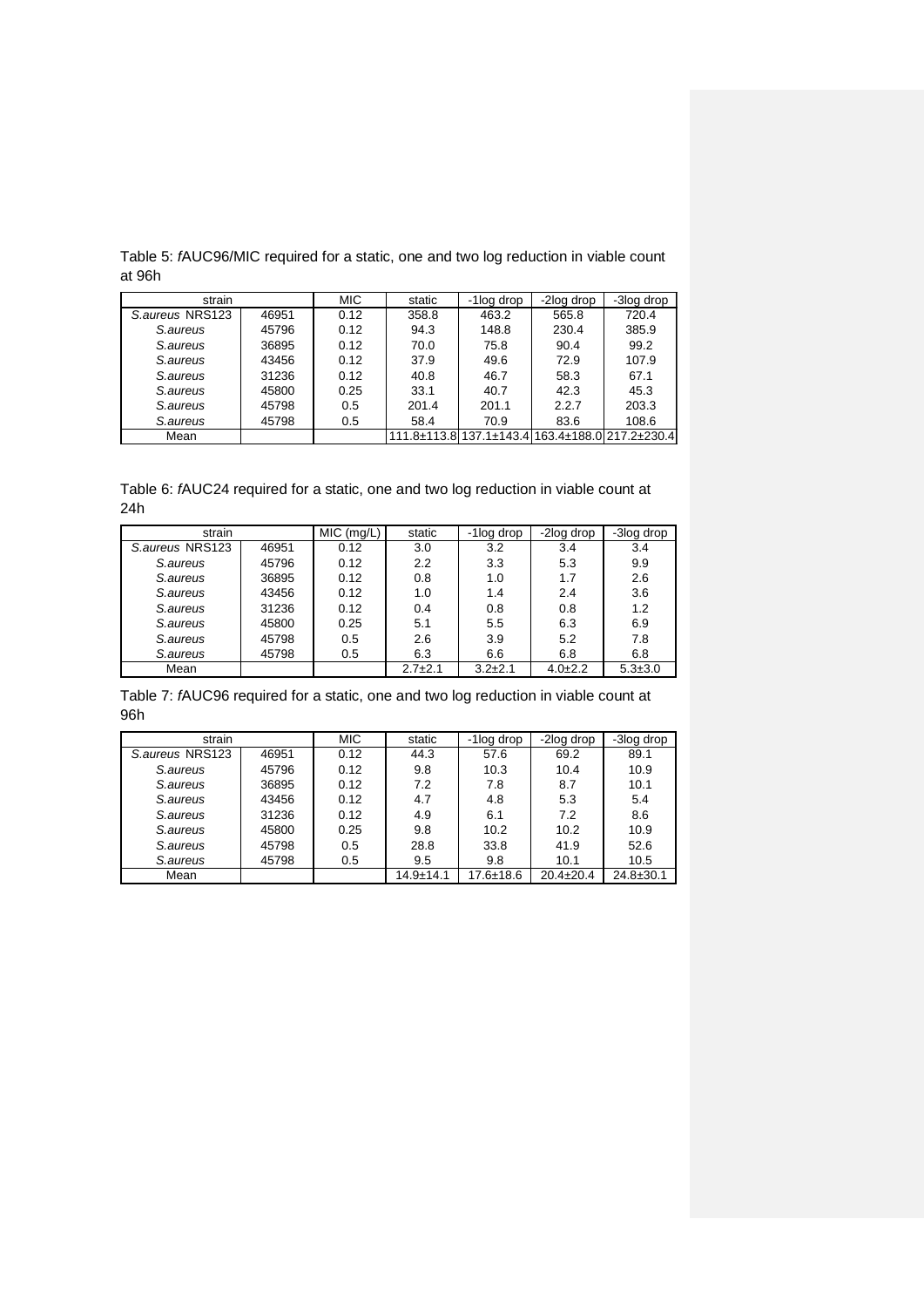